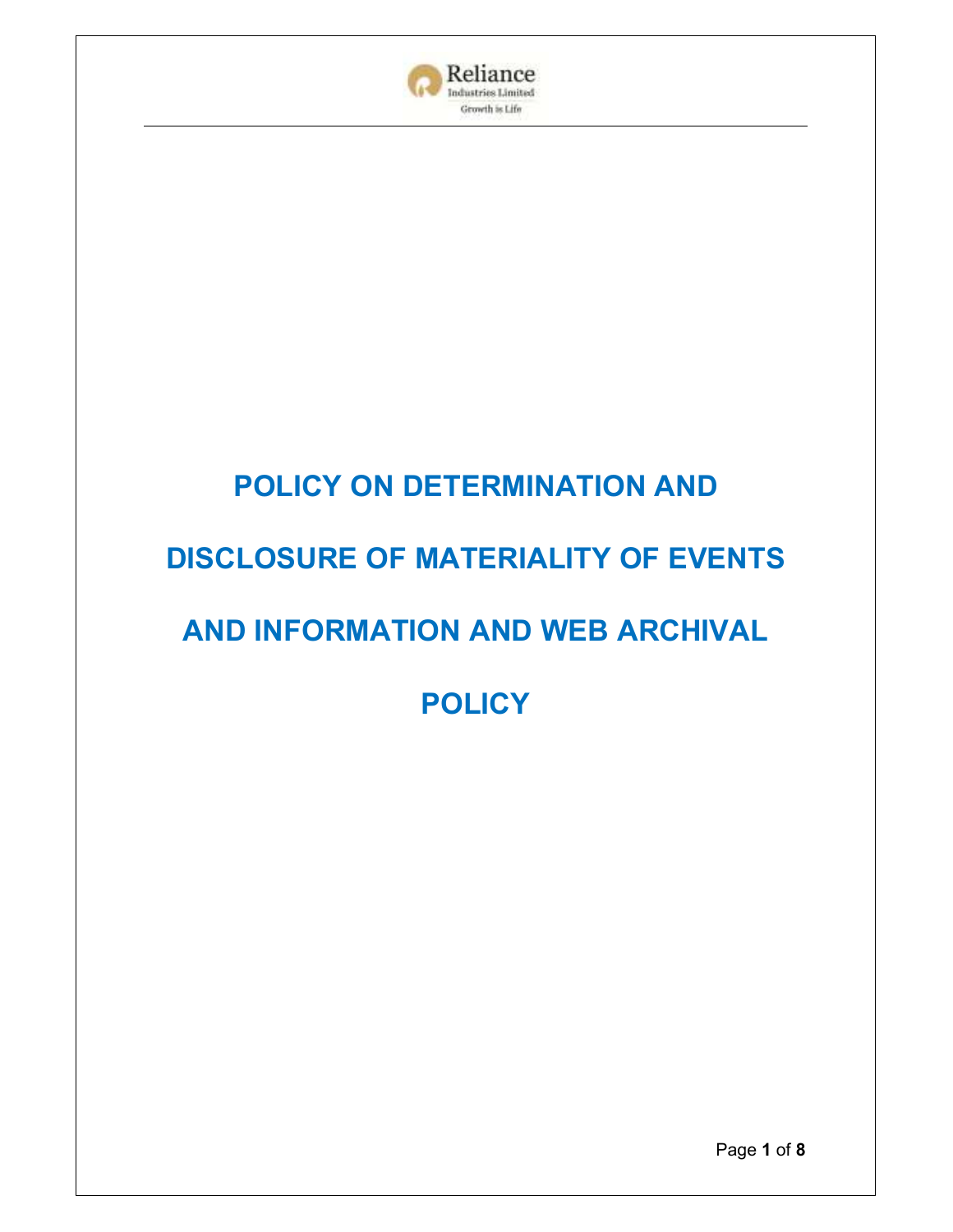

### **Contents**

| 4. Guidance on occurrence of event / availability of information 4 |  |
|--------------------------------------------------------------------|--|
|                                                                    |  |
|                                                                    |  |
|                                                                    |  |
|                                                                    |  |
|                                                                    |  |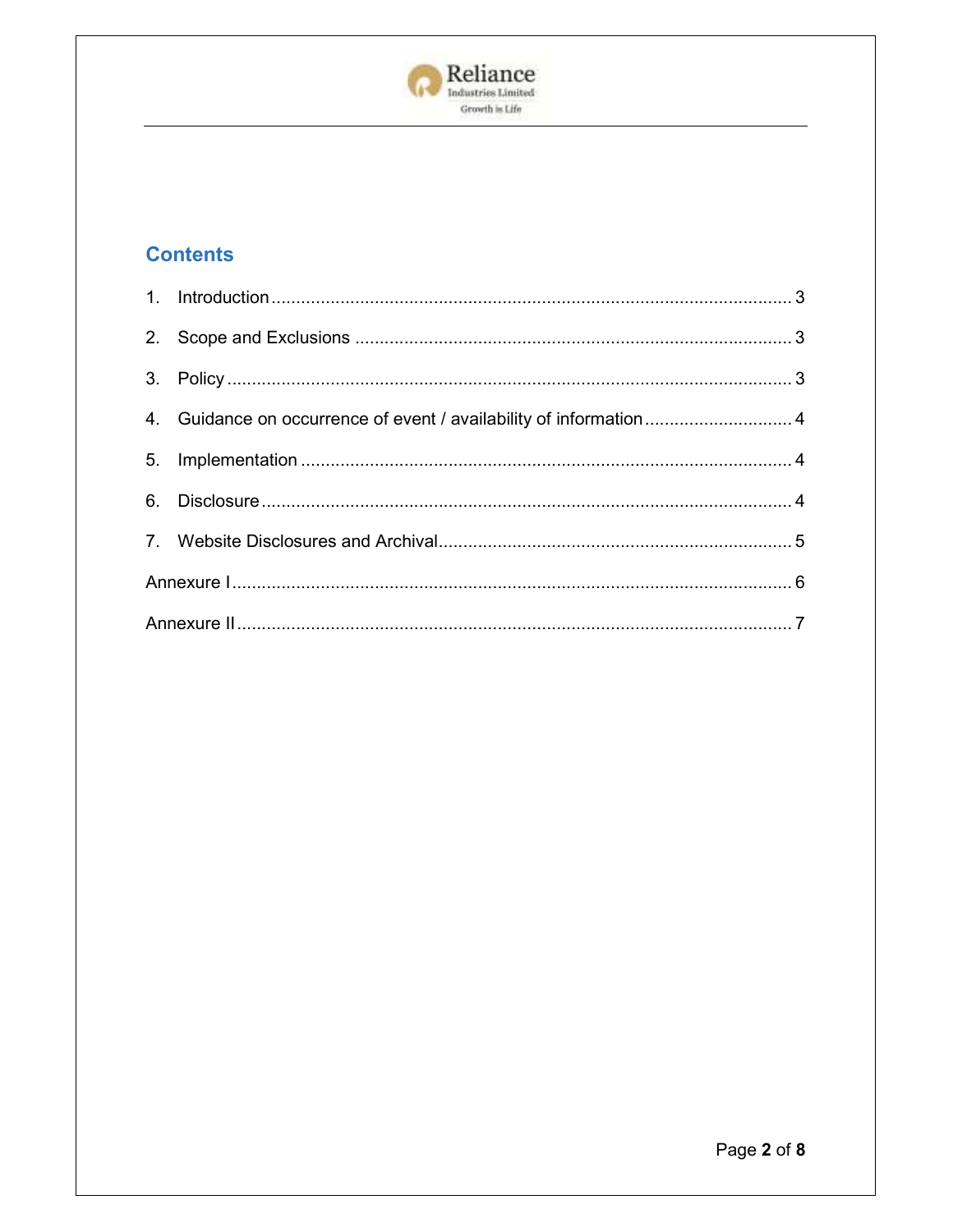

#### **1. Introduction**

- 1.1 Regulation 30(4) of the SEBI (Listing Obligations and Disclosure Requirements) Regulations, 2015 (the 'Regulations') requires every listed entity to frame a policy for determination of materiality of events and information that requires appropriate disclosure to the stock exchanges. Further such disclosures are required to be hosted on the website of the listed entity for a minimum period of 5 years and thereafter as per its Archival Policy.
- 1.2 Accordingly, Reliance Industries Limited ('RIL' or the 'Company') herein sets out a Policy for determination of materiality of events and information and disclosure thereof and Web Archival Policy (hereinafter referred to the 'Policy').

#### **2. Scope and Exclusions**

This Policy is applicable to Reliance Industries Limited.

### **3. Policy**

- 3.1 Materiality has to be determined on a case to case basis depending on specific facts and circumstances relating to the information/event. In order to determine whether a particular event/information is material in nature, the Company shall consider the criteria(s) mentioned below.
	- a. The omission of an event or information, which is likely to result in discontinuity or alteration of event or information already available publicly; or
	- b. The omission of an event or information is likely to result in significant market reaction if the said omission came to light at a later date; or
	- c. If in the opinion of the Board of Directors, the event / information is considered material.

An illustrative list of events / information which shall be disclosed to the stock exchanges on application of guidelines of materiality given above is attached as **Annexure I**.

The events / information which shall be disclosed **without application of materiality guidelines** listed in this Policy is attached as **Annexure II**.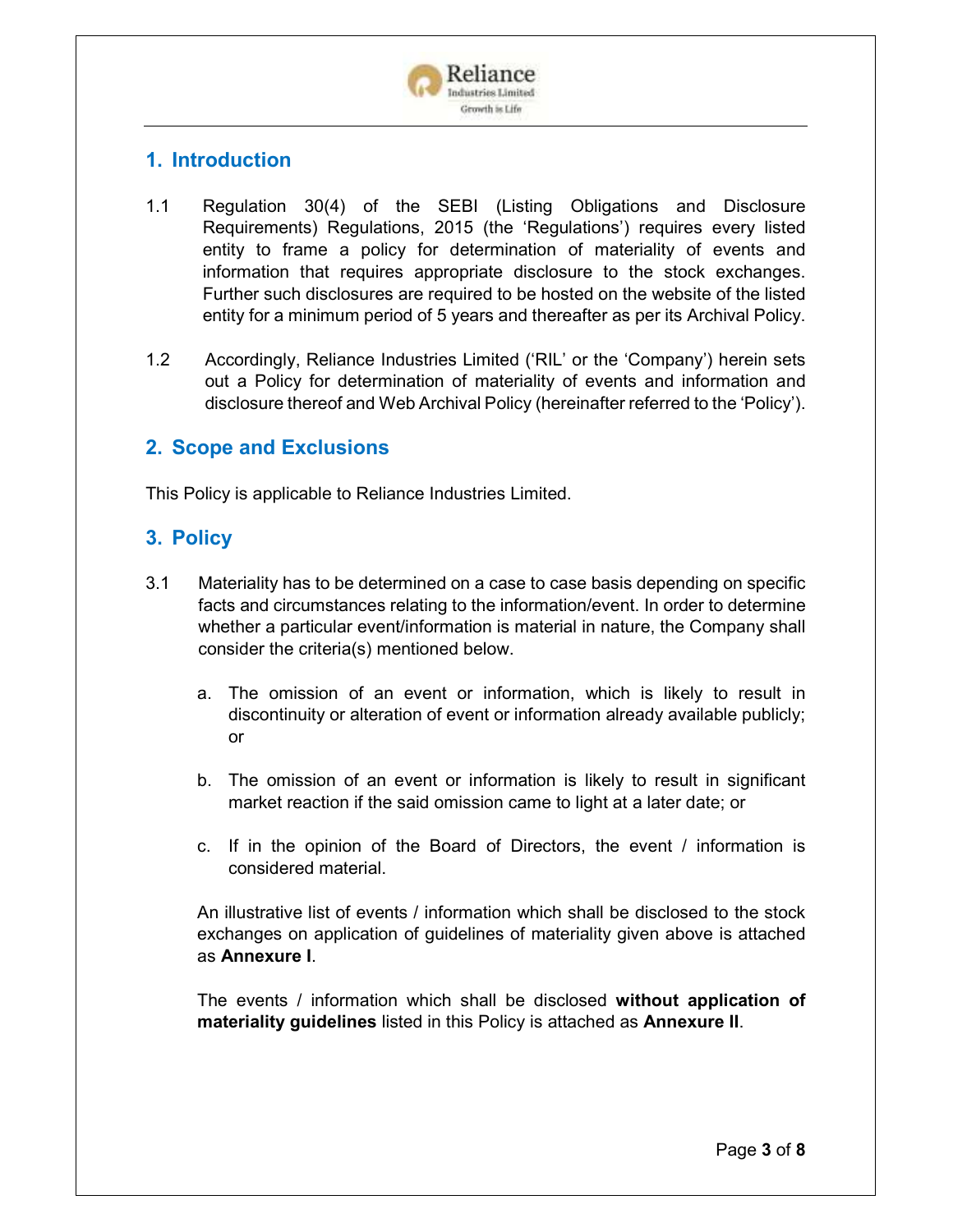

### **4. Guidance on occurrence of event / availability of information**

- 4.1 The timing of occurrence of an event and/or availability of information has to be decided on a case to case basis.
- 4.2 In case of natural calamities, disruptions etc. the events/ information can be said to have occurred when the Company becomes aware of the information.
- 4.3 In matters which would depend on the stage of discussion, negotiation or approval, the events/information can be said to have occurred upon receipt of approval by the Board of Directors or after receipt of approval of the Board of Directors and shareholders, as the case may be.

#### **5. Implementation**

- 5.1 To give effect to the requirements under the Regulations, the Board has authorized the Team comprising of the Chief Financial Officer, Joint Chief Financial Officer, the Company Secretary and the Chief Investor Relations Officer of the Company to determine jointly the materiality of an event / information and disclose the same to the stock exchanges
- 5.2 In cases where the materiality of an event / information cannot be determined on the basis given above, the said Team may consult the Chairman & Managing Director / Executive Directors of the Company, as the case may be, before disclosing the event / information to the stock exchanges.

#### **6. Disclosure**

- 6.1 Disclosure of events enumerated in item number 4 of Annexure 2 relating to "Outcome of meetings of the Board of Directors" shall be made within thirty minutes of the closure of the Board Meeting at which such events were considered or discussed. The intimation of outcome of meeting of the Board of Director shall also contain the time of commencement and conclusion of the Meeting.
- 6.1.1 All other events mentioned in Annexure 1 and Annexure 2 shall be disclosed as soon as reasonably possible and not later than twenty four hours from the occurrence of event or information. The Company shall explain to the Stock Exchanges any delay in such disclosure beyond twenty four hours of the occurrence of the event or information.
- 6.1.2 The disclosure of events/information of price sensitive nature (such as decision on declaration of dividend) shall be made on receipt of approval of the event by the Board of Directors pending the shareholder's approval.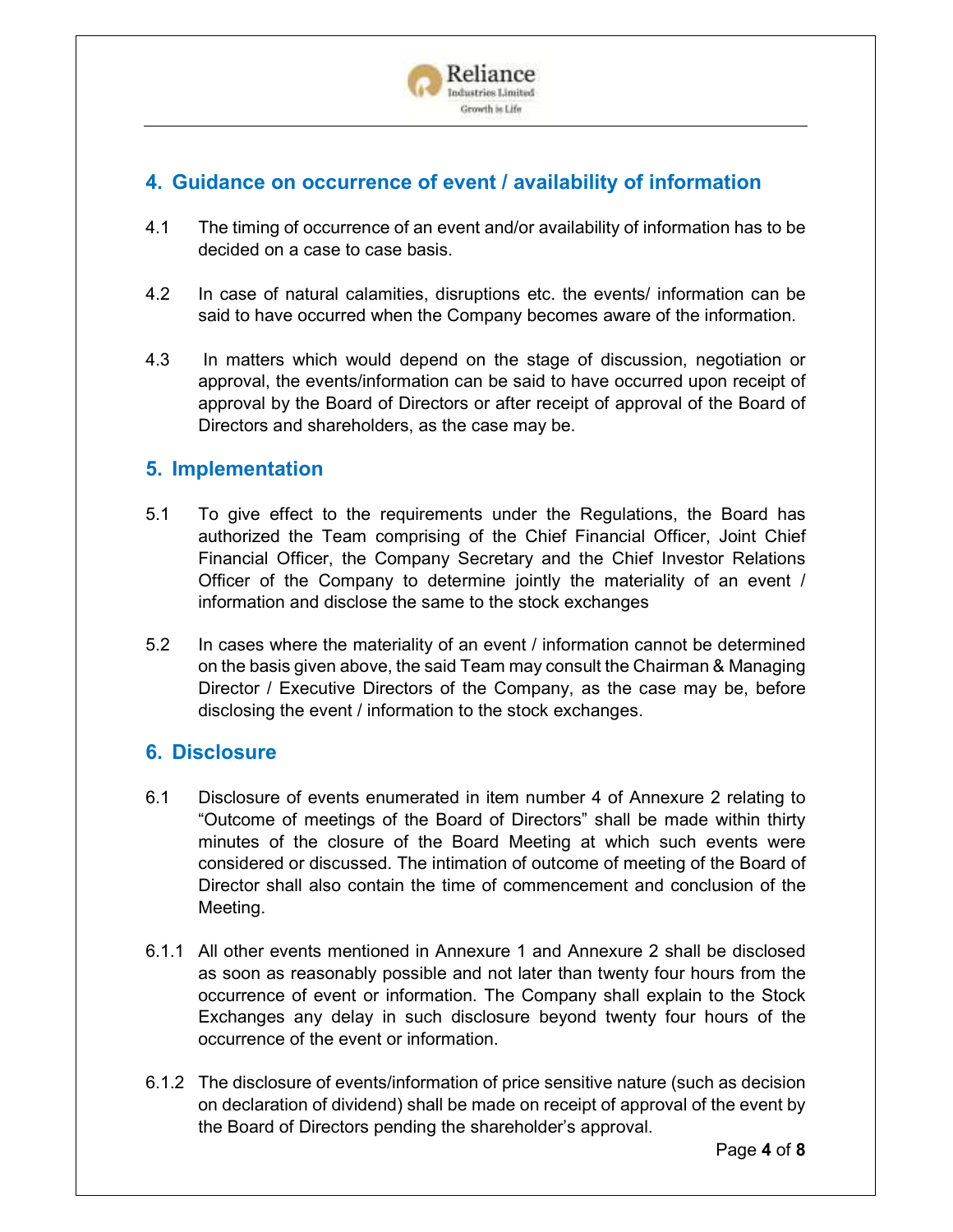

- 6.2 The Company shall ensure that the updated disclosure with respect to the material event / information is made to the stock exchanges on a regular basis till such time the event / information is resolved / closed, with relevant explanation.
- 6.3 The Company shall also disclose all such events or information with respect to subsidiaries which are material for the company.

#### **7. Website Disclosures and Archival**

- 7.1 The event / information disclosed to the stock exchanges under this Policy shall also be placed on the website of the Company for a minimum period of five years or for such other period, if the period prescribed shall be more than five years by the aforesaid Regulations and /or the Securities Laws as defined in the aforesaid Regulations.
- 7.2 After completion of the minimum period of five years or such other period as prescribed by the Regulations and/or Securities Laws the events or information shall be archived by the Company for a further period of two years. Thereafter such events or information may ceased to be displayed on the website of the Company.

The Company shall also make disclosure of events / information as may be specified by the Securities and Exchange Board of India from to time.

*This Policy is approved by the Board of Directors at their meeting held on October 16, 2015 and shall be effective from December 01, 2015*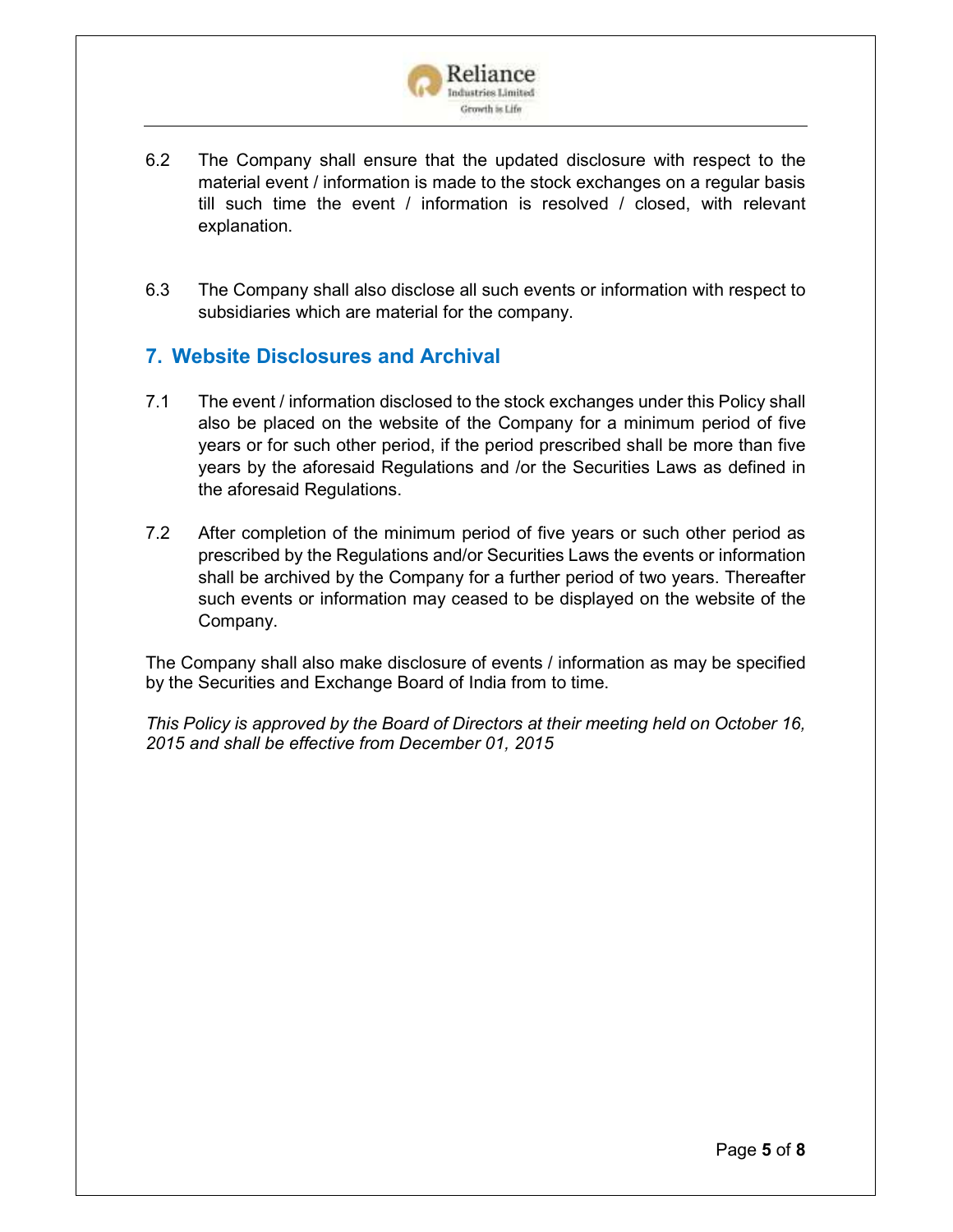

#### **Annexure I**

- 1. Commencement or any postponement in the date of commencement of commercial production or commercial operations of any unit/division.
- 2. Change in the general character or nature of business brought about by arrangements for strategic, technical, manufacturing, or marketing tie-up, adoption of new line(s) of business, closure of operations of any unit/division (entirety or piecemeal).
- 3. Capacity addition or product launch.
- 4. Awarding, bagging / receiving, amendment or termination of awarded/bagged orders/contracts, not in the normal course of business.
- 5. Agreements (viz. loan agreement(s) (as a borrower) or any other agreement(s) which are binding and not in normal course of business) and revision(s) or amendment(s) or termination(s) thereof.
- 6. Disruption of operations of any one or more units or division of the Company due to natural calamity (earthquake, flood, fire etc.), force majeure or events such as strikes, lockouts etc.
- 7. Effect(s) arising out of change in the regulatory framework applicable to the Company.
- 8. Litigation(s) / dispute(s) / regulatory action(s) with impact.
- 9. Frauds/ defaults, etc. by directors (other than key managerial personnel) or employees of the Company.
- 10. Options to purchase securities including any ESOP / ESPS Scheme.
- 11. Giving of guarantees or indemnity or becoming a surety for any third party.
- 12. Granting, withdrawal, surrender, cancellation or suspension of key licenses or regulatory approvals.
- 13. Any other information / event viz. major development that is likely to affect the business e.g. emergence of new technologies, expiry of patents, any change of accounting policy that may have a significant impact on the accounts, etc. and brief details thereof and any other information which is exclusively known to the Company which may be necessary to enable securities holders of the Company to appraise its position and to avoid the establishment of a false market in the securities of the Company.
- 14. Occurrence of any event or availability of information which is not specified pursuant to the Regulation 30 of the Listing Regulations, but which may have material effect on the Company.

Page **6** of **8**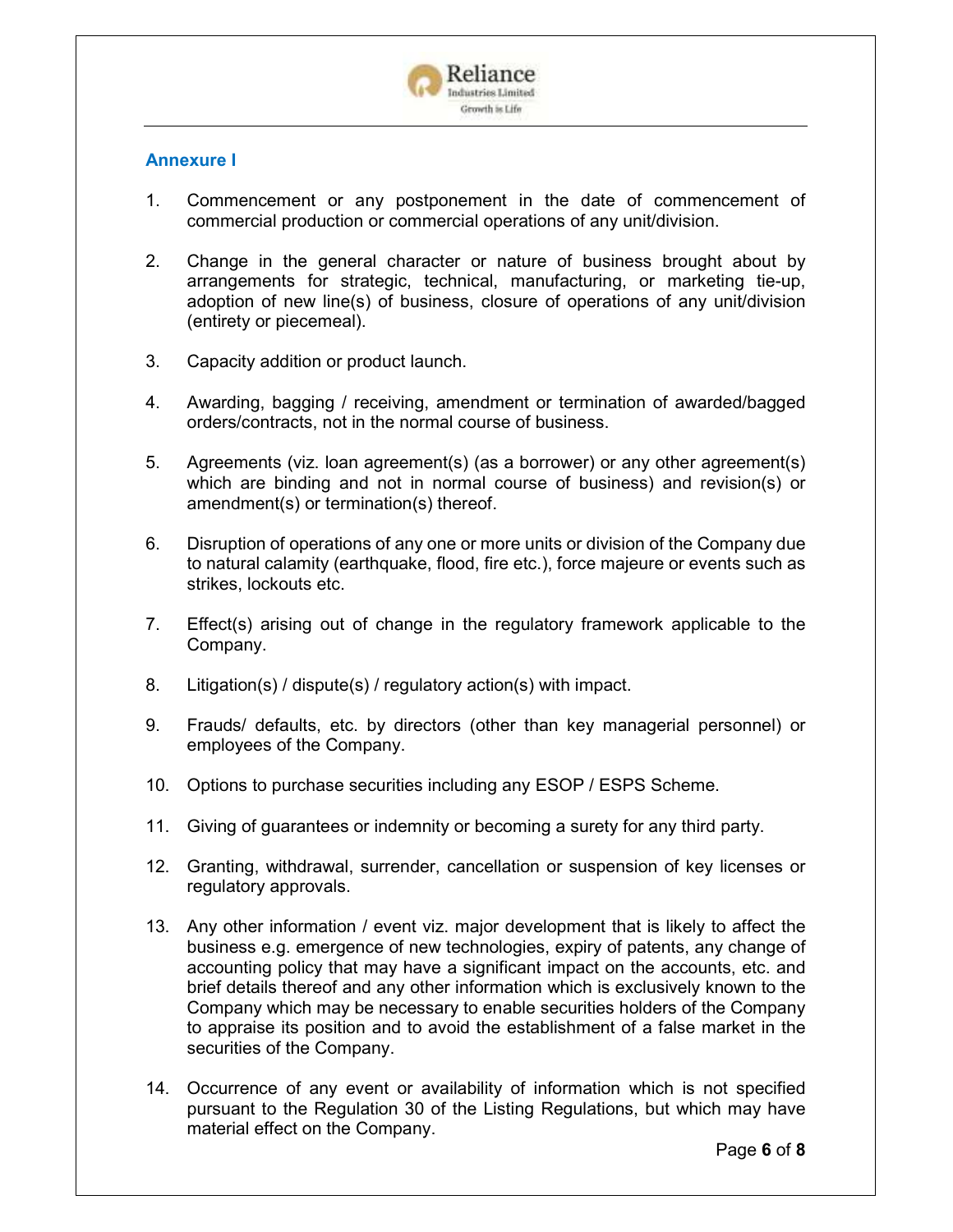

#### **Annexure II**

1. Acquisition(s) (including agreement to acquire), Scheme of Arrangement (amalgamation/ merger/ demerger/restructuring), or sale or disposal of any unit(s), division(s) or subsidiary of the listed entity or any other restructuring.

Explanation.- For the purpose of this sub-para, the word 'acquisition' shall mean,-

- (i) acquiring control, whether directly or indirectly; or,
- (ii) acquiring or agreeing to acquire shares or voting rights in, a company, whether directly or indirectly, such that -
	- (a) the listed entity holds shares or voting rights aggregating to five per cent or more of the shares or voting rights in the said company, or;
	- (b) there has been a change in holding from the last disclosure made under sub-clause (a) of clause (ii) of the Explanation to this subpara and such change exceeds two per cent of the total shareholding or voting rights in the said company.
- 2. Issuance or forfeiture of securities, split or consolidation of shares, buyback of securities, any restriction on transferability of securities or alteration in terms or structure of existing securities including forfeiture, reissue of forfeited securities, alteration of calls, redemption of securities etc.

3. Revision in Rating(s).

- 4. Outcome of Meetings of the board of directors: The listed entity shall disclose to the Exchange(s), within 30 minutes of the closure of the meeting, held to consider the following:
	- a) dividends and/or cash bonuses recommended or declared or the decision to pass any dividend and the date on which dividend shall be paid/dispatched;
	- b) any cancellation of dividend with reasons thereof;
	- c) the decision on buyback of securities;
	- d) the decision with respect to fund raising proposed to be undertaken
	- e) increase in capital by issue of bonus shares through 72 capitalization including the date on which such bonus shares shall be credited/dispatched;